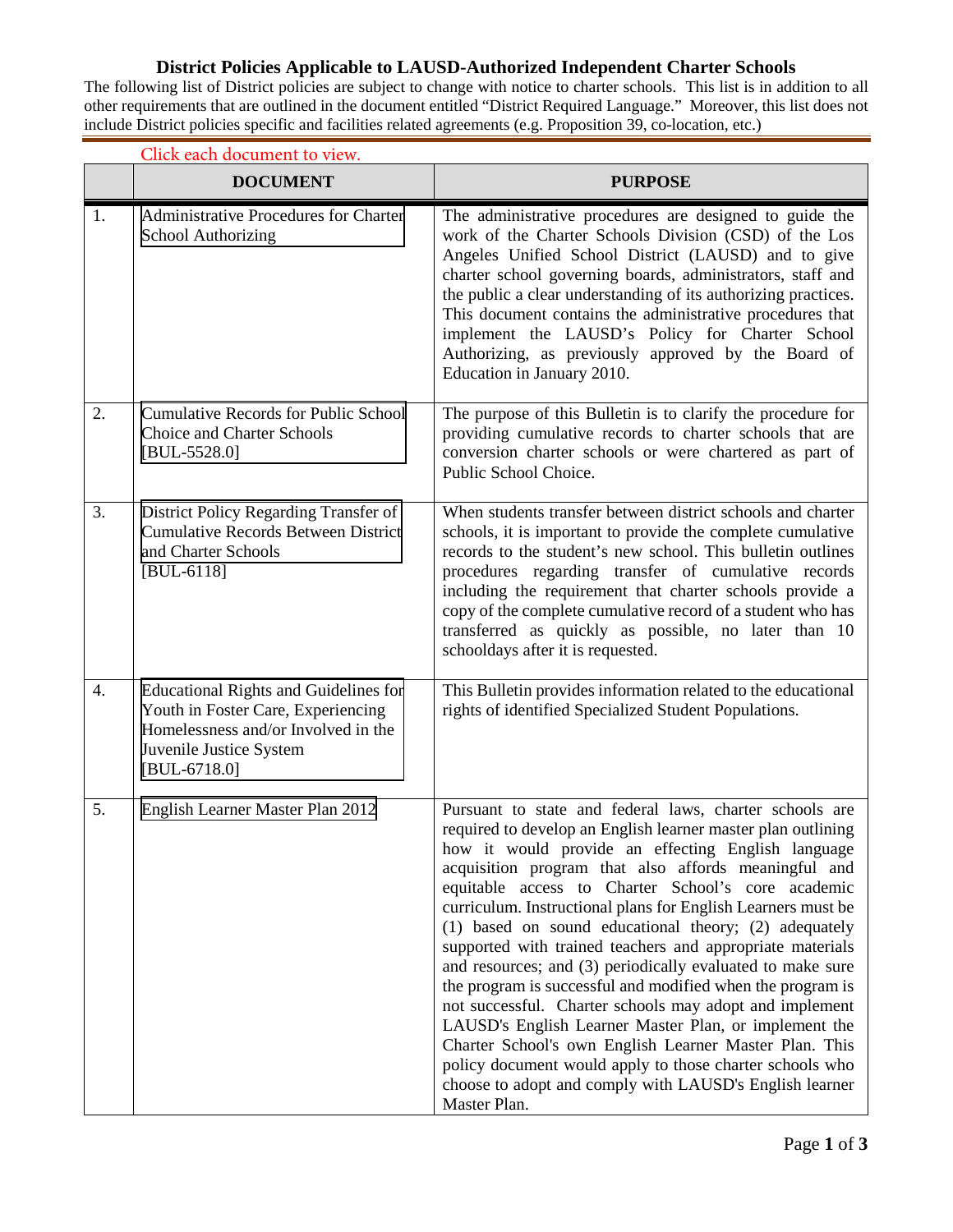## **District Policies Applicable to LAUSD-Authorized Independent Charter Schools**

The following list of District policies are subject to change with notice to charter schools. This list is in addition to all other requirements that are outlined in the document entitled "District Required Language." Moreover, this list does not include District policies specific and facilities related agreements (e.g. Proposition 39, co-location, etc.)

|    | <b>DOCUMENT</b>                                                                                                                                                                                                                         | <b>PURPOSE</b>                                                                                                                                                                                                                                                                                                                                                                                                                                                                                                                                                                                                                                                                                                                                                                                                                                                                                                                                                                                                                                                                                                                                                                                                                                     |
|----|-----------------------------------------------------------------------------------------------------------------------------------------------------------------------------------------------------------------------------------------|----------------------------------------------------------------------------------------------------------------------------------------------------------------------------------------------------------------------------------------------------------------------------------------------------------------------------------------------------------------------------------------------------------------------------------------------------------------------------------------------------------------------------------------------------------------------------------------------------------------------------------------------------------------------------------------------------------------------------------------------------------------------------------------------------------------------------------------------------------------------------------------------------------------------------------------------------------------------------------------------------------------------------------------------------------------------------------------------------------------------------------------------------------------------------------------------------------------------------------------------------|
| 6. | Keeping Parents Informed: Charter<br>Transparency (Res-017-15/16)                                                                                                                                                                       | This LAUSD Board of Education Resolution requires<br>charter schools to notify all parents, guardians and teachers<br>in writing within 72 hours when the District issues a Notice<br>of Violations, a Notice of Intent to Revoke and/or the<br>Recommendation for Notice of Non-renewal; and that the<br>notification include the District's rationale for the action, if<br>provided by the District. It further sets forth the requirement<br>for charter schools to have information available to parents<br>and staff regarding safety and facilities, curriculum, staff,<br>governance structure and financial management, food<br>services, admissions, student demographic rates, audited<br>financial statements, and LCAP.                                                                                                                                                                                                                                                                                                                                                                                                                                                                                                               |
| 7. | Policy For Charter School Authorizing                                                                                                                                                                                                   | The purpose of this policy is to provide a framework to guide<br>the Board of Education and District staff in establishing a<br>coordinated and coherent approach to fulfilling its<br>authorizing responsibilities effectively and promoting the<br>quality of the schools it charters.                                                                                                                                                                                                                                                                                                                                                                                                                                                                                                                                                                                                                                                                                                                                                                                                                                                                                                                                                           |
| 8. | School Discipline:<br>School Discipline Policy and School<br>٠<br>Climate Bill of Rights (Res-2013)<br>Discipline Foundation Policy:<br>$\bullet$<br>School-Wide Positive Behavior<br><b>Intervention and Support</b><br>$[BUL-6231.0]$ | The LAUSD is committed to providing safe and healthy<br>school environments that support all students in every aspect<br>of their well-being. LAUSD students, staff and parents value<br>fair and consistent guidelines for implementing and<br>developing a culture of discipline based on positive behavior<br>interventions and away from punitive approaches that<br>infringe on instructional time. Furthering the District's<br>commitment to create safe, supportive school environments,<br>the Los Angeles Board of Education adopted the "School<br>Discipline Policy and School Climate Bill of Rights" on May<br>14, 2013. Since then, LAUSD has been hard at work<br>transforming our discipline policies to build safe, respectful,<br>positive school cultures through mutual respect and<br>cooperation. These overarching efforts include school-wide<br>positive behavior intervention and support (SWPBIS),<br>alternatives<br>suspension,<br>and Restorative<br>Justice<br>to<br>approaches. The Discipline Foundation Policy bulletin<br>incorporates changes in the District policy relating to school<br>discipline resulting from the Board Resolution-2013 School<br>Discipline Policy and School Climate Bill of Rights. |